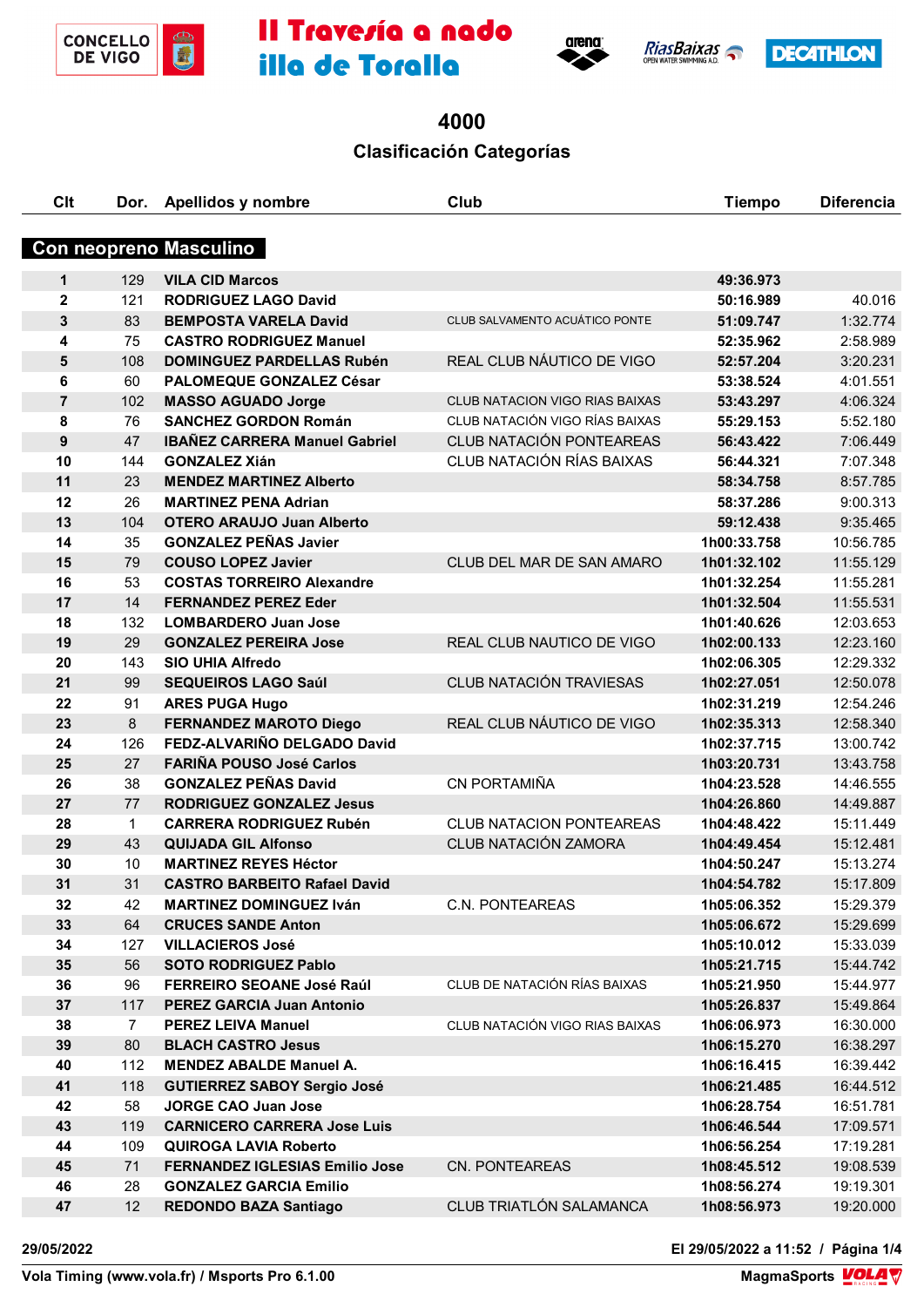









 **Clasificación Categorías**

| Clt | Dor.           | Apellidos y nombre                       | Club                             | <b>Tiempo</b> | <b>Diferencia</b> |
|-----|----------------|------------------------------------------|----------------------------------|---------------|-------------------|
| 48  | 133            | <b>LOPEZ VIEITEZ Francisco</b>           |                                  | 1h09:10.489   | 19:33.516         |
| 49  | 100            | <b>PEREZ Pablo</b>                       |                                  | 1h09:15.008   | 19:38.035         |
| 50  | 69             | <b>MAS BADELLINO Mario</b>               |                                  | 1h09:19.751   | 19:42.778         |
| 51  | 141            | <b>OLMEDO ALONSO Rodrigo</b>             |                                  | 1h09:57.458   | 20:20.485         |
| 52  | 66             | <b>GONZALEZ IGLESIAS Pablo</b>           |                                  | 1h10:00.547   | 20:23.574         |
| 53  | 67             | <b>CRESPO PIÑEIRO Natalio</b>            |                                  | 1h10:06.251   | 20:29.278         |
| 54  | 72             | <b>LAGO CARRERA Ramón</b>                | <b>RIAS BAIXAS</b>               | 1h10:18.618   | 20:41.645         |
| 55  | 90             | <b>SARASQUETE FERNANDEZ Adrian</b>       |                                  | 1h10:34.231   | 20:57.258         |
| 56  | 30             | <b>FACAL FARIÑA José Manuel</b>          |                                  | 1h10:38.274   | 21:01.301         |
| 57  | 124            | <b>NOVOA MOLARES Miguel</b>              |                                  | 1h10:39.110   | 21:02.137         |
| 58  | 57             | <b>ENTENZA CHAPELA Óscar</b>             |                                  | 1h11:11.876   | 21:34.903         |
| 59  | $\sqrt{5}$     | <b>GONZALEZ MUIÑO Miguel</b>             |                                  | 1h11:35.676   | 21:58.703         |
| 60  | 87             | <b>BESADA BRUNET Santiago</b>            |                                  | 1h11:50.391   | 22:13.418         |
| 61  | 136            | <b>CALZADA José Daniel</b>               |                                  | 1h11:59.407   | 22:22.434         |
| 62  | 49             | <b>LAMA DEL CORRAL Marco Valerio</b>     |                                  | 1h12:08.688   | 22:31.715         |
| 63  | 148            | <b>Barreras Garcla Rafael</b>            |                                  | 1h12:09.411   | 22:32.438         |
| 64  | 20             | <b>RODRIGUEZ GARCIA Jose Bernardo</b>    | <b>CLUB NATACION RIAS BAIXAS</b> | 1h12:30.419   | 22:53.446         |
| 65  | 78             | <b>RIVERO FERNANDEZ Manuel</b>           | CLUB NATACIÓN PABELLÓN           | 1h12:32.426   | 22:55.453         |
| 66  | 33             | <b>CERQUEIRA Daniel</b>                  |                                  | 1h13:15.399   | 23:38.426         |
| 67  | 62             | <b>COSTA PEREIRA Marcos</b>              | CN. VIGO RIAS BAIXAS             | 1h13:44.704   | 24:07.731         |
| 68  | 15             | <b>CURES DUARTE Jose Ramon</b>           |                                  | 1h13:49.594   | 24:12.621         |
| 69  | 95             | <b>RUBIO LINDE Miguel Ángel</b>          |                                  | 1h13:58.403   | 24:21.430         |
| 70  | 139            | <b>GALLEGO LANNERSKOOG Daniel</b>        |                                  | 1h14:06.368   | 24:29.395         |
| 71  | 68             | <b>GIL ALONSO Francisco</b>              |                                  | 1h14:08.352   | 24:31.379         |
| 72  | 128            | <b>PICHEL CASTRO Nicolás</b>             |                                  | 1h14:21.372   | 24:44.399         |
| 73  | 54             | <b>UBEIRA FERNANDEZ Fernando</b>         |                                  | 1h14:23.481   | 24:46.508         |
| 74  | 138            | <b>CASTRO PEREIRA Brais</b>              |                                  | 1h14:23.747   | 24:46.774         |
| 75  | 22             | <b>MONTES HERMIDA Antonio</b>            |                                  | 1h15:09.180   | 25:32.207         |
| 76  | 45             | <b>BASTIDA PUJALES Luis</b>              |                                  | 1h15:16.684   | 25:39.711         |
| 77  | 13             | <b>LAMAS EIRIS Jose Manuel</b>           |                                  | 1h15:49.340   | 26:12.367         |
| 78  | $\overline{2}$ | <b>LOPEZ FRANCISCO Francisco José</b>    | CLUB NATACIÓN VIGO RIAS BAIXA    | 1h16:34.055   | 26:57.082         |
| 79  | 51             | <b>SUAREZ FREIRE David Manuel</b>        | <b>VIGO RIAS BAIXAS</b>          | 1h16:34.649   | 26:57.676         |
| 80  | 65             | <b>FERNANDEZ FERNANADEZ Miguel Angel</b> | CLUB NATACIÓN VIGO RIAS BAIXAS   | 1h16:47.122   | 27:10.149         |
| 81  | 103            | PEREZ SOLIÑO Constante                   | <b>CN GALAICO</b>                | 1h17:06.098   | 27:29.125         |
| 82  | 81             | <b>ARAUJO Modesto</b>                    | <b>CLUB NATACION PABELLON</b>    | 1h17:43.809   | 28:06.836         |
| 83  | 146            | <b>COSTAS SEIJO Miguel</b>               |                                  | 1h18:07.458   | 28:30.485         |
| 84  | 34             | <b>COSTAS LOPEZ Jorge</b>                |                                  | 1h18:11.579   | 28:34.606         |
| 85  | 140            | <b>MEIJIDE MARTINEZ Javier</b>           |                                  | 1h18:23.926   | 28:46.953         |
| 86  | 36             | <b>PERISCAL REY Marcos</b>               |                                  | 1h19:18.176   | 29:41.203         |
| 87  | 149            | Del Rio Pena Samuel                      |                                  | 1h19:20.032   | 29:43.059         |
| 88  | 122            | <b>NUÑEZ MUÑIZ Tony</b>                  |                                  | 1h21:41.758   | 32:04.785         |
| 89  | 150            | <b>Alvarez Araujo Hector</b>             |                                  | 1h21:43.106   | 32:06.133         |
| 90  | 32             | <b>PEREZ MIRANDA Manuel</b>              |                                  | 1h21:58.528   | 32:21.555         |
| 91  | 46             | <b>CHAO FERNANDEZ Nicolás</b>            |                                  | 1h22:00.501   | 32:23.528         |
| 92  | 125            | <b>CAMACHO CASCAJO Gabriel</b>           |                                  | 1h23:35.129   | 33:58.156         |
| 93  | 135            | <b>SAAVEDRA FERNANDEZ Santiago</b>       |                                  | 1h24:10.133   | 34:33.160         |
| 94  | 101            | <b>VAZQUEZ FARIÑAS Marcos</b>            |                                  | 1h24:14.829   | 34:37.856         |
| 95  | 145            | RODRIGUEZ FERNANDEZ Noé                  |                                  | 1h25:25.770   | 35:48.797         |
| 96  | 41             | <b>RIESGO BOLUDA José</b>                |                                  | 1h27:26.797   | 37:49.824         |
| 97  | 94             | <b>LOBATO GOZZA Alejandro</b>            |                                  | 1h29:56.817   | 40:19.844         |

**29/05/2022 El 29/05/2022 a 11:52 / Página 2/4**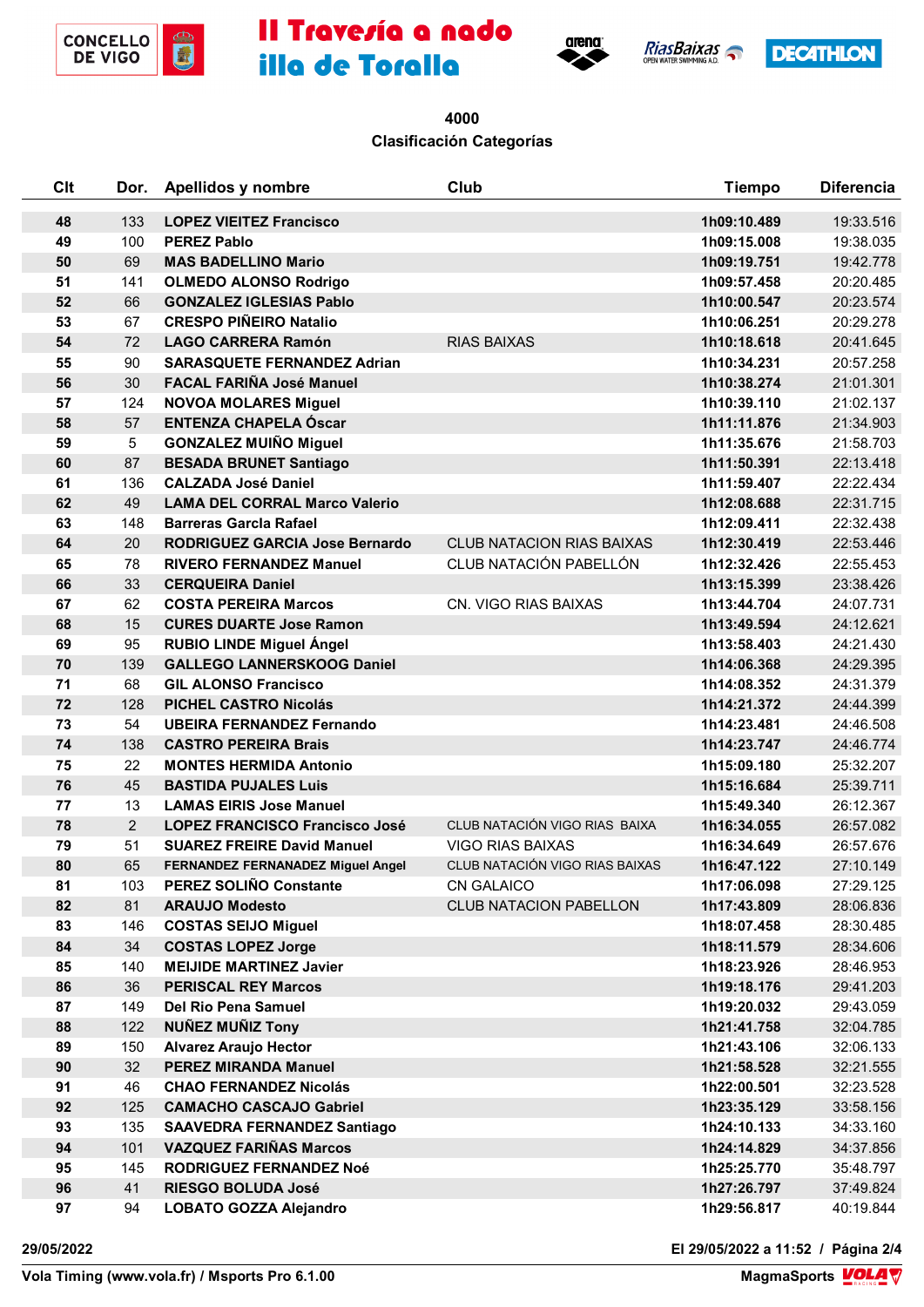









### **Clasificación Categorías**

| Clt |     | Dor. Apellidos y nombre          | Club             | Tiempo      | <b>Diferencia</b> |
|-----|-----|----------------------------------|------------------|-------------|-------------------|
|     |     |                                  |                  |             |                   |
| 98  | 105 | <b>ALONSO OTERO Diego</b>        |                  | 1h30:30.364 | 40:53.391         |
| 99  | 134 | <b>ARIAS REAL Pablo</b>          |                  | 1h31:26.942 | 41:49.969         |
| 100 | 97  | <b>FERNANDEZ ROSADO Enrique</b>  |                  | 1h32:02.731 | 42:25.758         |
| 101 | 130 | <b>SANCHEZ-CAMPOS Miguel</b>     |                  | 1h37:51.032 | 48:14.059         |
| 102 | 137 | <b>GOICOECHEA PEREZ Fernando</b> |                  | 1h40:10.610 | 50:33.637         |
| 103 | 16  | <b>LAGO REY Jose Manuel</b>      | VIGO RIAS BAIXAS | 1h40:10.766 | 50:33.793         |

#### **Con neopreno Femenino**

| 1              | 107 | <b>BUGALLO PEREZ Estibaliz</b>         | REAL CLUB NÁUTICO DE VIGO      | 53:48.508   |           |
|----------------|-----|----------------------------------------|--------------------------------|-------------|-----------|
| $\mathbf{2}$   | 84  | <b>IGLESIAS GOMEZ Sara</b>             |                                | 56:44.618   | 2:56.110  |
| 3              | 61  | POMBO LOPEZ Belén                      | <b>CLUB FLUVIAL LUGO</b>       | 58:10.508   | 4:22.000  |
| 4              | 63  | <b>GARCIA MIGUEZ Rosalía</b>           | <b>CN GALAICO</b>              | 58:10.622   | 4:22.114  |
| 5              | 52  | <b>SUAREZ GARCIA Sofia</b>             | <b>VIGO RIAS BAIXAS</b>        | 1h01:21.942 | 7:33.434  |
| 6              | 93  | <b>ROBLES SANCHEZ Sara</b>             |                                | 1h05:06.278 | 11:17.770 |
| $\overline{7}$ | 40  | <b>PRADO FRANCO Martha Elizabeth</b>   | CLUB NATACIÓN VIGO RIAS BAIXAS | 1h06:07.012 | 12:18.504 |
| 8              | 82  | <b>FERNANDEZ CARDO Paola</b>           | CLUB NATACIÓN GALAICO          | 1h06:09.610 | 12:21.102 |
| 9              | 59  | <b>CHAMADOIRA Jennifer</b>             | CLUB DE NATACIÓN PONTEAREAS    | 1h06:27.837 | 12:39.329 |
| 10             | 85  | <b>GONZALEZ PEREZ Jéssica</b>          | RÍAS BAIXAS                    | 1h07:02.669 | 13:14.161 |
| 11             | 123 | <b>ALONSO Marta</b>                    |                                | 1h11:24.411 | 17:35.903 |
| 12             | 113 | <b>REGUEIRO RODRIGUEZ Ana</b>          | CN RÍAS BAIXAS                 | 1h11:34.102 | 17:45.594 |
| 13             | 3   | <b>MUTILBA OBREGON Nuria</b>           | <b>PONTEAREAS</b>              | 1h13:47.145 | 19:58.637 |
| 14             | 55  | <b>ANTOLIN PICHEL Carmen</b>           |                                | 1h16:45.290 | 22:56.782 |
| 15             | 25  | <b>PORTEIRO Silvia</b>                 |                                | 1h23:24.715 | 29:36.207 |
| 16             | 147 | <b>BARROS ALFAYA Monteserrat</b>       |                                | 1h26:32.977 | 32:44.469 |
| 17             | 88  | <b>MACEIRAS GARCIA Gema</b>            | CLUB DEL MAR DE SAN AMARO      | 1h31:07.508 | 37:19.000 |
| 18             | 48  | <b>SOBRINO EIRIZ Valle</b>             | <b>PONTEAREAS</b>              | 1h31:19.208 | 37:30.700 |
| 19             | 24  | <b>ALEGRIA DIEGUEZ Alegría Diéguez</b> |                                | 1h37:20.731 | 43:32.223 |
|                |     |                                        |                                |             |           |

## **Sin neopreno Masculino**

|   | 86  | <b>QUINTAS BARROS Jesús Carlos</b>     | CLUB NATACIÓN ESCUALOS         | 55:16.180   |           |
|---|-----|----------------------------------------|--------------------------------|-------------|-----------|
| 2 | 73  | <b>GARCIA PEREZ-SCHOFIELD Baltasar</b> | CN ESCUALOS                    | 1h00:39.020 | 5:22.840  |
| 3 | 18  | <b>ALONSO MOURIÑO Javier</b>           |                                | 1h06:15.536 | 10:59.356 |
| 4 | 115 | <b>LAGO MOLEDO Manuel</b>              |                                | 1h09:18.950 | 14:02.770 |
| 5 | 98  | <b>FERNANDEZ-TESTA BARREIRO David</b>  | CLUB NATACIÓN VIGO RÍAS BAIXAS | 1h09:53.907 | 14:37.727 |
|   |     | <b>IGLESIAS MIRA Felipe</b>            | <b>CN ESCUALOS</b>             | 1h14:13.403 | 18:57.223 |
|   | 44  | <b>CAMARERO SUANZES Antonio</b>        |                                | 1h34:07.180 | 38:51.000 |

## **Sin neopreno Femenino**

|    | <b>RODRIGUEZ PEREZ Vanesa</b> | C. N. VIGO RIAS BAIXAS | 1h06:18.321 |           |
|----|-------------------------------|------------------------|-------------|-----------|
| 50 | CHAMOSA MARTIN Julia          |                        | 1h10:36.606 | 4:18.285  |
| 37 | <b>SALGADO CASTELO Marta</b>  | CN PORTAMIÑÁ           | 1h16:31.254 | 10:12.933 |
|    | <b>ABREU FERNANDEZ Marta</b>  | CN PONTEAREAS          | 1h28:35.446 | 22:17.125 |